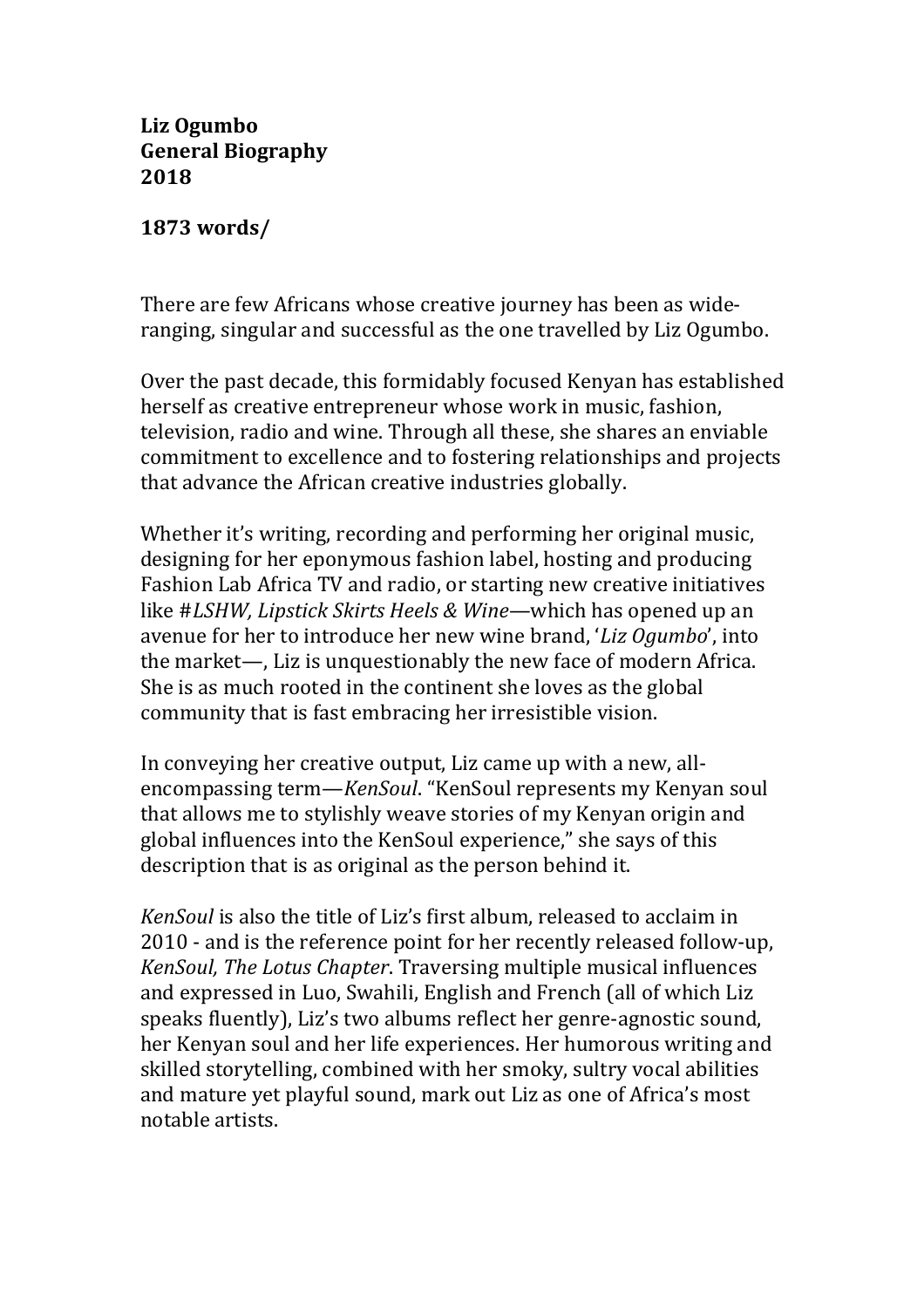It's no surprise to discover why Liz's attachment to her roots, visibly threaded through everything she does, is far more than simply lip service.

"I come from a tribe called the Luo, which is one of 42 tribes in Kenya and is rooted in the western part of Kenya, by Lake Victoria," she explains. "The Luo culture is very rich. One thing all Kenyans know about the Luo community is that we love music, we love to dance and we are larger than life. Because we live near the lake, we love to eat fresh fish that is put on our table by the most skilled fishermen in the country. Music and dance is a part of our DNA."

Although Liz grew up in the Kenyan capital of Nairobi, at least four times a year her parents would take her and her siblings to visit their homeland, most frequently her Dad's home village situated in Seme Kowe near Kombewa in Kisumu county. There, Liz and her siblings would experience the richness of village life and the beauty of the surroundings, which include Kit Mikayi, a stunningly unusual stone formation in Kisumu County that draws visitors from all over the world. Liz and her family also took trips to her mum's home village in Gem, Siala K'aduol during their trips to the western part of Kenya to connect with her roots and culture.

There's something else too: Liz is named after her great-greatgrandmother Elizabeth Loye, a talented singer and performer who was born around the 1860s and lived until the 1940s. There's a very real sense that Liz carries the spirit of this powerful musical and creative lineage in her contemporary work. "It's crazy because I don't even know what she looks like but everyone says that I remind them of her, musically and creatively. She was a pioneer and a very strong woman and I love knowing that there's something 'Elizabeth' in me."

"We see a lot of the late Elizabeth in Liz," confirms her father, Fred Ogumbo. "She is very creative and courageous and whatever she puts her hands into turns to gold." It was from her father that Liz learned Luo songs, giving her a foundation based on her roots, culture and heritage, while the Christian songs taught to her by her mother, Jane Esther Ogumbo, helped instil the lifestyle and values that Liz lives by.

Both of Liz's albums feature songs from her childhood and traditional melodies – among them "Maro Pamore" off her 2010 debut *KenSoul.* "I love the melodies of that song and what it stands for," says Liz of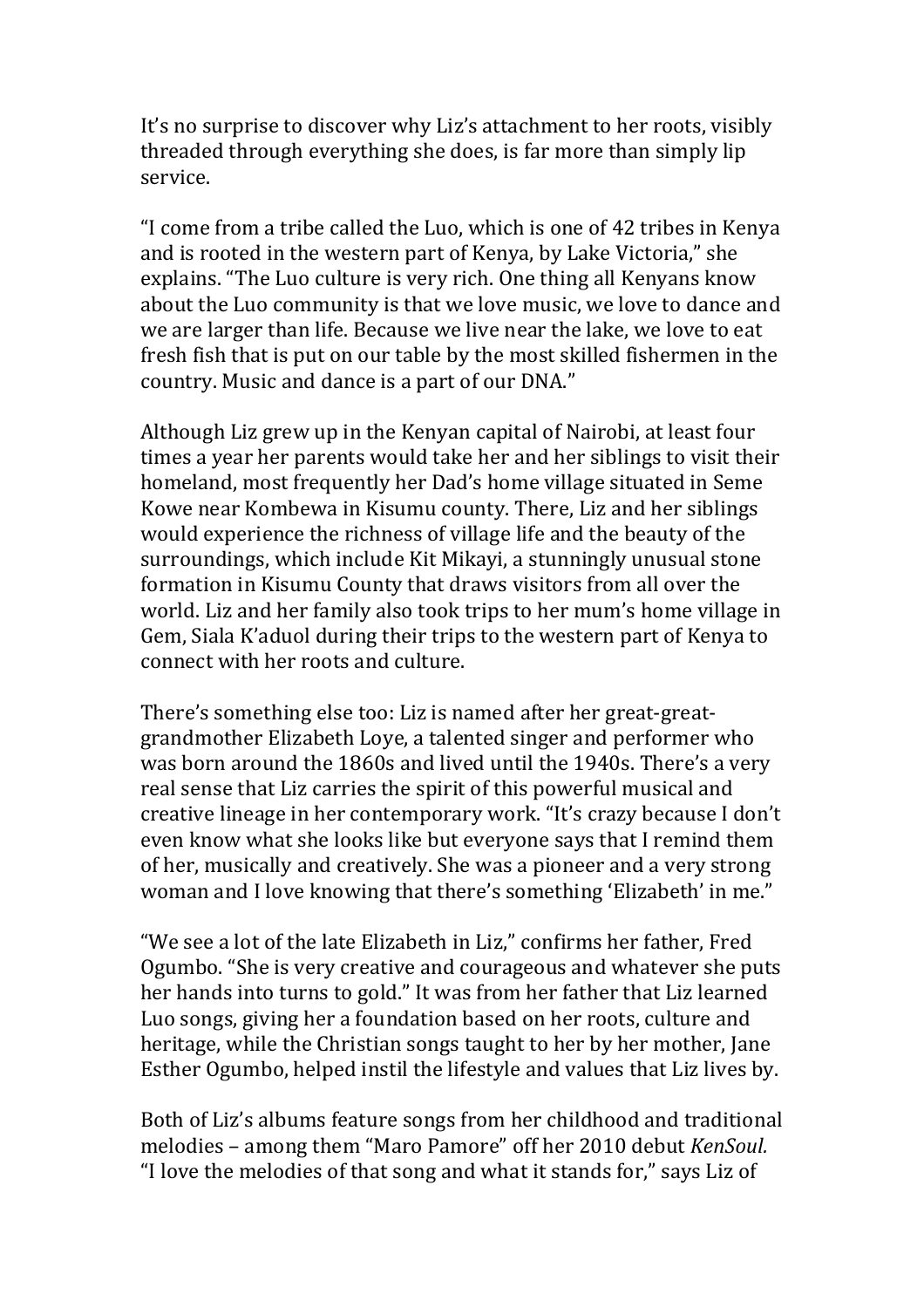the recording (which features a guest vocal from Zambian-raised rapper, Zubz). *KenSoul, The Lotus Chapter* maintains the mix of genres that have influenced Liz (soul, hip hop, reggae, jazz, and blues) as well as the roots influence of the likes of Taraab music on songs like "Oringo Bayoyo" and "Msenangu". As Liz puts it, "When I sing in my vernacular I know what I'm singing about". "How do you identify yourself in this global village if you don't have the fundamental foundation when it comes to language and culture?" she asks.

Another influence on Liz's creativity and music in particular, is Chakacha—a Swahili cultural dance that Liz learnt growing up in Kenya and which she describes as "the most sensual dance I know of beyond my geographical boundaries". Those who've seen Liz perform live have witnessed how she weaves Chakacha into her live show, adding another layer to what is one of the most uplifting, near spiritual and joyous performances in contemporary African music.

A standout feature of Liz's energetic live shows is the visual element which makes full use of her unique fashion sense. The latter takes expression in the style consultancy and designs that she creates under her own label, from her showroom boutique in Johannesburg. Known for her intricate pieces that depict the modern, fashion-savvy woman, Liz's fashion line is stocked with bold, elegant, timeless pieces that embrace self-definition through sleek cuts and simple yet provocative designs. Established eleven years ago, Liz Ogumbo's Fashion offering epitomises attitude that comes from the inside-and this part of her creative life is as much a part of Liz's soul as music is.

Making the move into fashion was a natural step for an individual whose natural height of six foot, and exotic, raw beauty, saw her become an a sensation in the fashion world after she moved to the USA in the 1990s, to further her studies. Embraced by the modelling industries in NYC and LA, Liz's time as a model also saw her impacting the French and Italian markets. Driven by the entrepreneurial urge that remains such a powerful force in her life, in 2002 Liz established a modelling agency, Imani Int Model Management, after she moved to L.A. Her vision for Imani Int Model Management was to specifically promote that "rare" kind of model that she felt was under-represented in the business which she encapsulated. A few years later, in 2004, Liz set up Imani International Model Management in Nairobi, to raise the bar within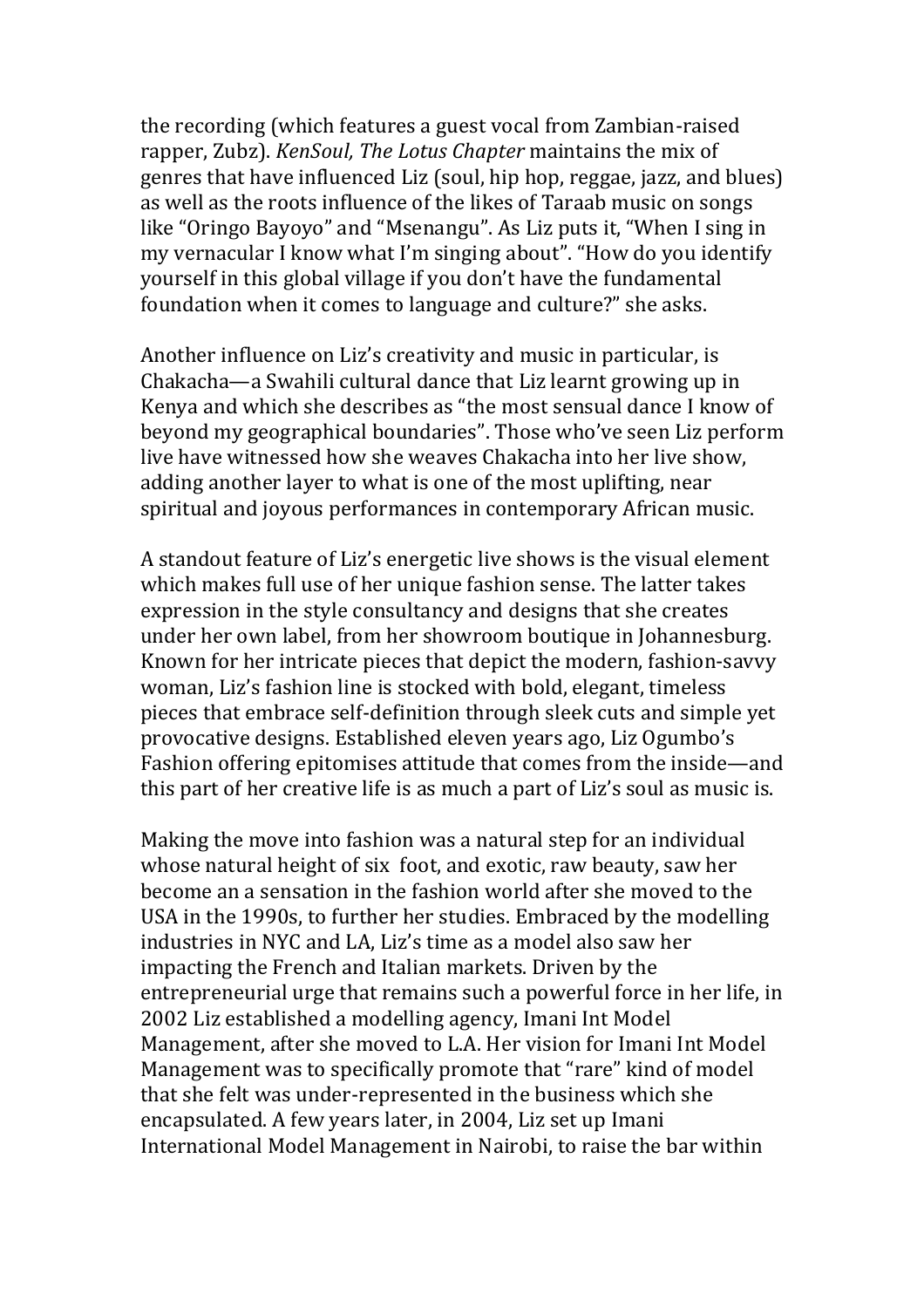the fashion industry in Kenya, by focusing on training, packaging and representing African models to the global fashion marketplace.

It was while in LA that Liz began seriously engaging with musicians in the music industry. One of her encounters was with Manu Dibango's drummer at the time, Andre Manga who gave her chance to get into studio for a jam session. "I will always pay tribute to Andre for urging me to just get on with the business of creating music," she says now. The first song that Liz laid down was her remix version of Manu Dibango's 'Soul Makossa', marking the start of her journey to make music in earnest while living in LA.

Another critical encounter in Liz's music journey was with her friend, Ian Martin, an accomplished Bassist, Writer and producer who had worked with K C & Jojo, Angela Bofill, Barry Manilow and many other big names—and continues to be a force in the music industry. "Ian lightly asked me to join him in studio, to record an intro for his new album in Swahili," recalls Liz. "I really felt like this was another sign for me to pursue music."

It was important to Liz that she stepped into the music world with serious intent.

"I had lived in Maryland on the East Coast of the US, barely a four hour drive to New York City, a place where the hustle is so real. Then I moved to L.A. where no one seemed to have a day job, where stars were made overnight and where many claimed to be so many things that they were not. When I began taking the step from modelling into music I was careful and alert not to become another LA-wannabe but instead ready to show the world that I was serious about this musical addition onto my portfolio."

"Eventually, I felt the force driving me to record a demo, based on different feedback and interests in my music at the time so I finally got into studio. I knew I could sing and only after I completed my demo. When I got asked what I do for a living, I responded with real confidence around who I believed I was becoming: a model transitioning into the music business."

In 2004, Liz returned to Kenya. "My mom was very ill and so, as the oldest daughter in my family, I left the US to go home and be present," she reveals. Although the experience of witnessing her